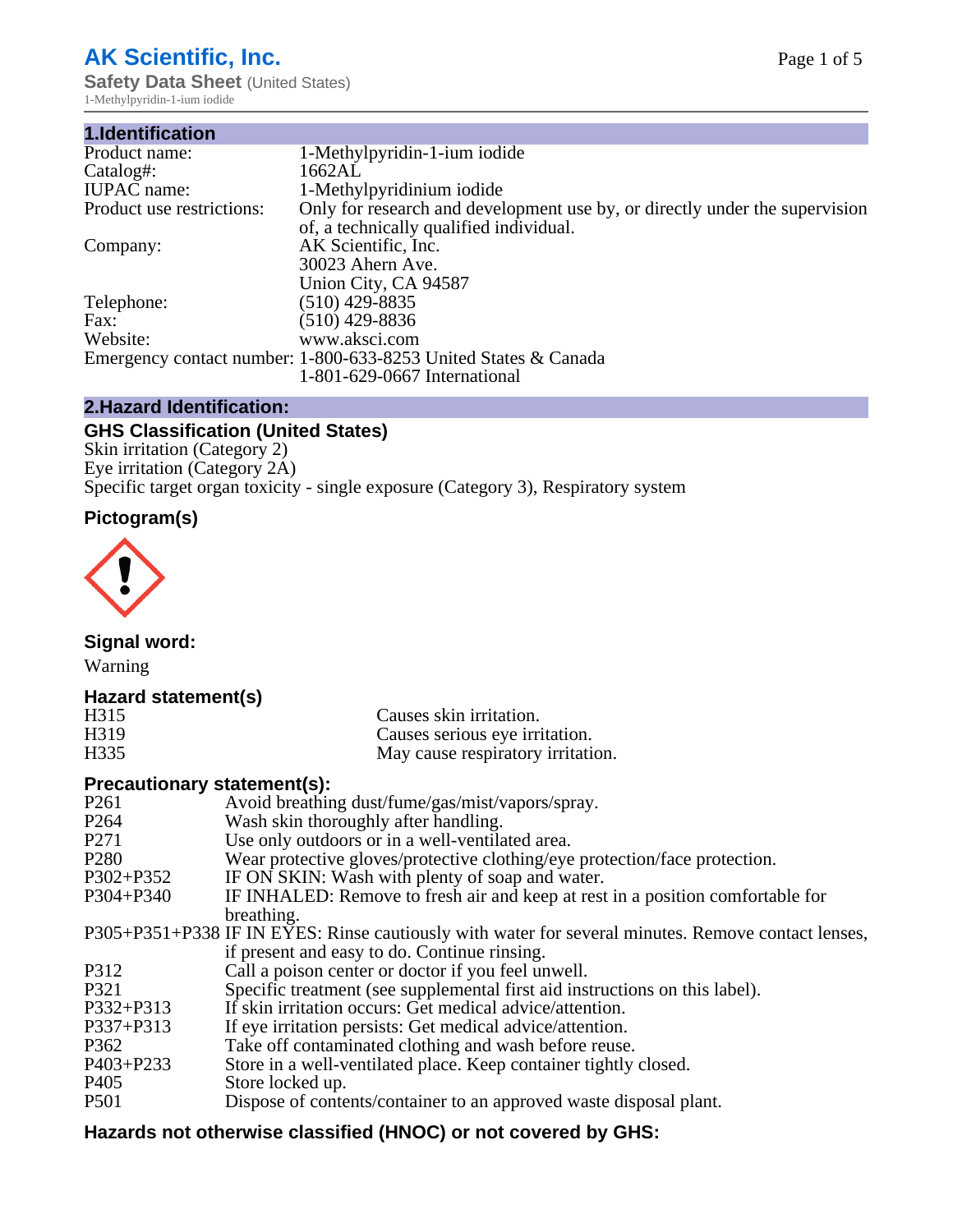#### None

## **3.Composition/Information on Ingredients**

CAS#: 930-73-4

Synonyms: Pyridine methiodide Purity: 98% (HPLC)<br>EC: Not available. Not available.

## **4. First Aid Measures**

**General Information:** Immediately remove any clothing contaminated by the product. Move out of dangerous area. Consult a physician and show this safety data sheet.

**Inhalation:** Move person to fresh air. If not breathing, give artificial respiration. If breathing is difficult, give oxygen. Obtain medical aid.

**Skin contact:** Immediately flush skin with running water for at least 15 minutes while removing contaminated clothing and shoes. Wash clothing before reuse. Obtain medical aid immediately. **Eye contact:** Immediately flush open eyes with running water for at least 15 minutes. Obtain medical aid immediately.

**Ingestion:** Do NOT induce vomiting without medical advice. Rinse mouth with water. Never administer anything by mouth to an unconscious person. Obtain medical aid immediately.

**Most important symptoms and effects, both acute and delayed:** No further information available. Please see sections 2 and 11.

**Indication of any immediate medical attention and special treatment needed:** No further information available.

## **5. Fire Fighting Measures**

**Suitable extinguishing media:** Use water spray, dry chemical, carbon dioxide, or chemical foam. **Specific hazards arising from the chemical:** Carbon oxides, Nitrogen oxides, Hydrogen iodide. **Advice for firefighters:** As in any fire, wear a NIOSH-approved or equivalent, pressure-demand, self-contained breathing apparatus and full protective gear. During a fire, irritating and highly toxic gases may be generated by thermal decomposition or combustion.

## **6. Accidental Release Measures**

**Personal precautions, protective equipment and emergency procedures:** Wear protective equipment and keep unprotected personnel away. Ensure adequate ventilation. Remove all sources of ignition. Prevent further leak or spill if safe to do so. For personal protective equipment, please refer to section 8.

**Environmental precautions:** Do not let product enter drains, other waterways, or soil.

**Methods and materials for containment and cleaning up:** Prevent further leak or spill if safe to do so. Vacuum, sweep up, or absorb with inert material and place into a suitable disposal container. Consult local regulations for disposal. See section 13 for further disposal information.

## **7. Handling and Storage**

**Precautions for safe handling:** Avoid contact with skin, eyes, and personal clothing. Wash hands thoroughly after handling. Avoid breathing fumes. Use only with adequate ventilation. Wear suitable protective clothing, gloves, and eye/face protection. Keep away from sources of ignition. Minimize dust generation and accumulation. Keep container tightly closed. Open and handle container with care. Do not eat, drink, or smoke while handling.

**Conditions for safe storage, including any incompatibilities:** Store in a tightly-closed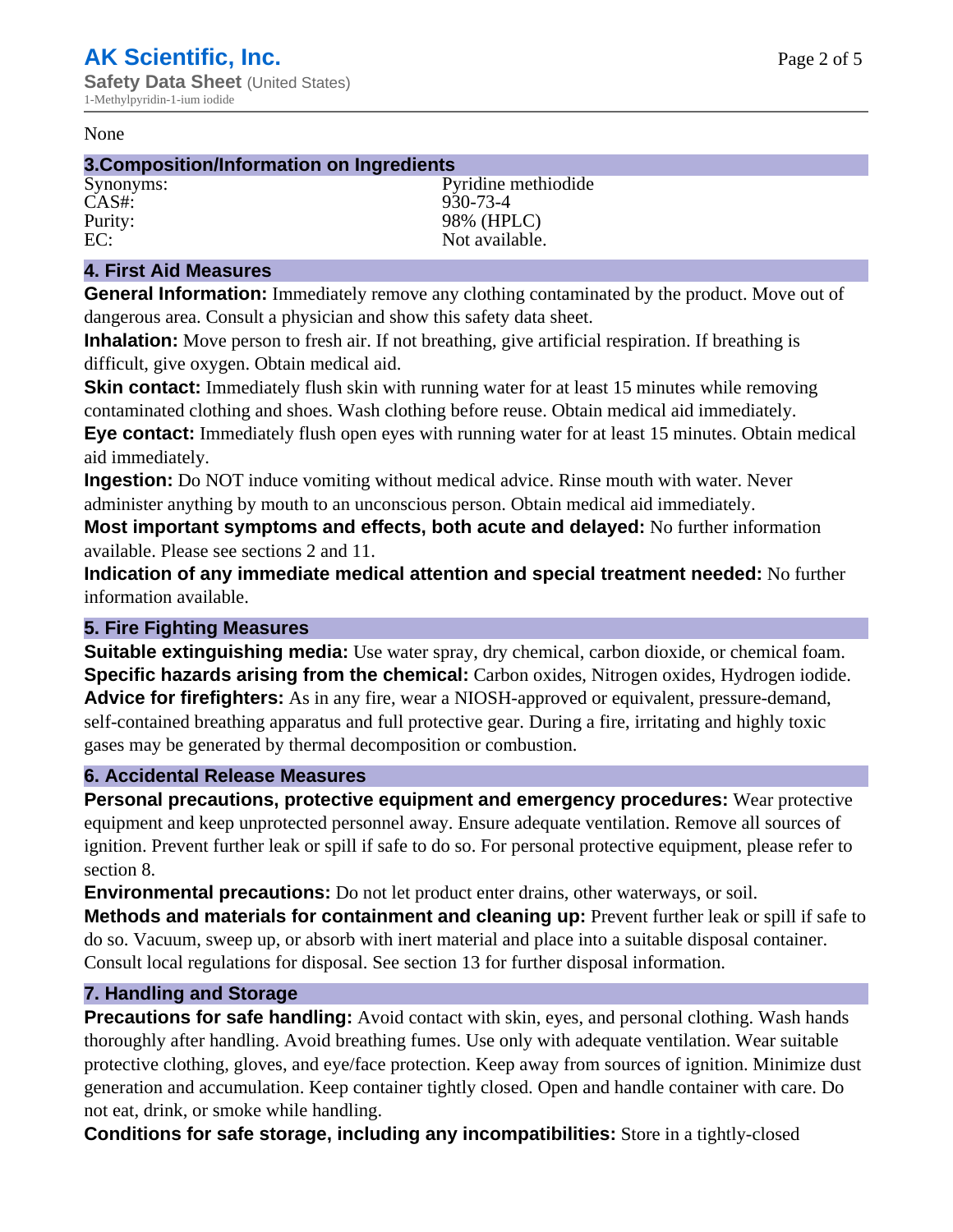container when not in use. Store in a cool, dry, well-ventilated area away from incompatible substances. Keep away from sources of ignition. ,Store long-term at 2-8°C.

## **8. Exposure Controls/Personal Protection**

#### **Exposure limits:**

| <b>OSHA PEL:</b>  | Not available. |
|-------------------|----------------|
| NIOSH REL:        | Not available. |
| <b>ACGIH TLV:</b> | Not available. |

**Appropriate engineering controls:** Avoid contact with skin, eyes, and clothing. Wash hands before breaks and immediately after handling the product. Facilities storing or utilizing this material should be equipped with an eyewash fountain. Use adequate general and local exhaust ventilation to keep airborne concentrations low.

#### **Personal protection**

| Eyes:        | Based on an evaluation of the eye or face hazards present, wear chemical splash-resistant<br>safety glasses or goggles with side protection. A face shield may be appropriate in some |  |  |
|--------------|---------------------------------------------------------------------------------------------------------------------------------------------------------------------------------------|--|--|
|              | workplaces. Use eyewear tested and approved under appropriate government standards<br>such as OSHA 29 CFR 1910.133 or EU EN166.                                                       |  |  |
| Hands:       | Wear gloves selected based on an evaluation of the possible hazards to hands and skin,                                                                                                |  |  |
|              | the duration of use, the physical conditions of the workplace, and the chemical resistance                                                                                            |  |  |
|              | and physical properties of the glove material.                                                                                                                                        |  |  |
|              | Skin and body: Protective clothing must be selected based on the hazards present in the workplace, the                                                                                |  |  |
|              | physical environment, the duration of exposure, and other factors. No fabric can provide                                                                                              |  |  |
|              | protection against all potential hazards; therefore it is important to select the appropriate                                                                                         |  |  |
|              | protective clothing for each specific hazard. At the minimum, wear a laboratory coat and                                                                                              |  |  |
|              | close-toed footwear.                                                                                                                                                                  |  |  |
| Respiratory: | Respirators are not a substitute for accepted engineering control measures such as<br>enclosure or confinement of the operation, general and local ventilation, and substitution      |  |  |
|              | of less toxic materials. When respiratory personal protective equipment is appropriate                                                                                                |  |  |
|              | based on an assessment of respiratory hazards in the workplace, use a NIOSH- or                                                                                                       |  |  |
|              | CEN-certified respirator.                                                                                                                                                             |  |  |

| 9. Physical and Chemical Properties |                       |
|-------------------------------------|-----------------------|
| <b>Physical State:</b>              | Pale yellow powder    |
| Molecular Formula:                  | C6H8N.I               |
| Molecular Weight:                   | 221.036               |
| Odor:                               | Not available.        |
| pH:                                 | Not available.        |
| <b>Boiling Point Range:</b>         | Not available.        |
| Freezing/Melting Point:             | Not available.        |
| <b>Flash Point:</b>                 | Not available.        |
| <b>Evaporation Rate:</b>            | Not available.        |
| Flammability (solid, gas):          | Please see section 2. |
| Explosive limits:                   | Not available.        |
| Vapor Pressure:                     | Not available.        |
| Vapor Density:                      | Not available.        |
| Solubility:                         | Not available.        |
| <b>Relative Density:</b>            | Not available.        |
| Refractive Index:                   | Not available.        |
| Volatility:                         | Not available.        |
| <b>Auto-ignition Temperature:</b>   | Not available.        |
| <b>Decomposition Temperature:</b>   | Not available.        |
| <b>Partition Coefficient:</b>       | Not available.        |
|                                     |                       |

# **10. Stability and Reactivity**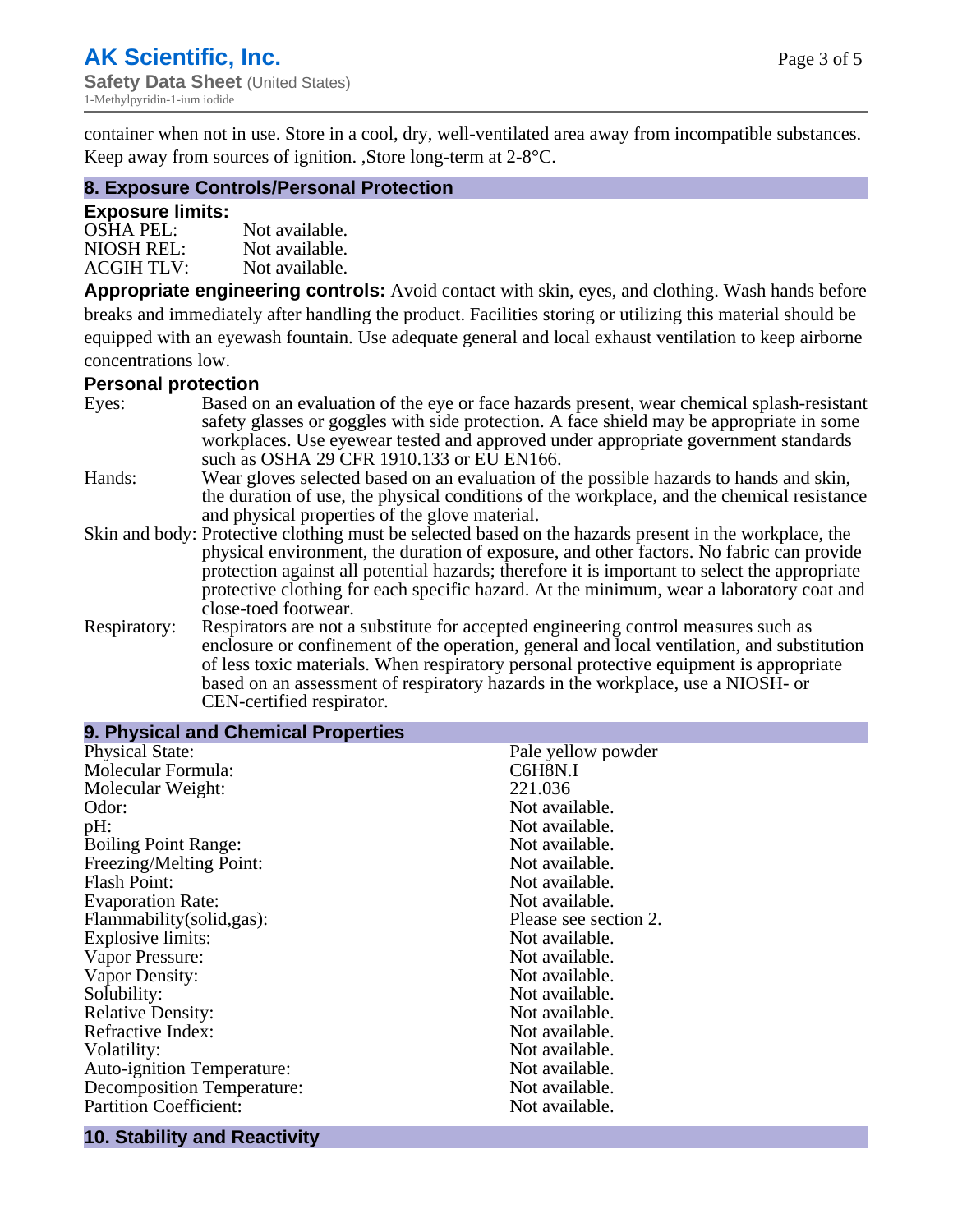| Reactivity:                         | Not available.                                       |
|-------------------------------------|------------------------------------------------------|
| Chemical stability:                 | Stable under recommended temperatures and pressures. |
| Possibility of hazardous reactions: | Not available.                                       |
| Conditions to avoid:                | Dust generation.                                     |
| Incompatible materials:             | Strong oxidizing agents.                             |
| Hazardous decomposition products:   | Carbon oxides, Nitrogen oxides, Hydrogen iodide.     |
|                                     |                                                      |

#### **11. Toxicological Information**

| RTECS#                                         | Not available.                                      |
|------------------------------------------------|-----------------------------------------------------|
| Acute toxicity:                                | Not available.                                      |
| Routes of exposure:                            | Inhalation, eye contact, skin contact, ingestion.   |
| Symptoms related to the physical, chemical and | Skin contact may result in inflammation             |
| toxicological characteristics:                 | characterized by itching, scaling, reddening,       |
|                                                | blistering, pain or dryness. Eye contact may result |
|                                                | in redness, pain or severe eye damage. Inhalation   |
|                                                | may cause irritation of the lungs and respiratory   |
|                                                | system. Overexposure may result in serious illness  |

or death.

#### **Carcinogenicity**

| IARC: | Not classified.                                                                                       |
|-------|-------------------------------------------------------------------------------------------------------|
| NTP:  | Not listed.                                                                                           |
| OSHA: | Not listed.                                                                                           |
|       | Acute toxic effects: Inflammation of the eye is characterized by redness, watering, and itching. Skin |
|       | inflammation is characterized by itching, scaling, reddening, or, occasionally,                       |
|       | blistering.                                                                                           |

| 12. Ecological Information     |                |
|--------------------------------|----------------|
| Ecotoxicity:                   | Not available. |
| Persistence and degradability: | Not available. |
| Bioaccumulative potential:     | Not available. |
| Mobility in soil:              | Not available. |
| Other adverse effects:         | Not available. |

#### **13. Disposal Considerations**

Disposal of waste: Chemical waste generators must determine whether a discarded chemical is classified as hazardous waste. US EPA guidelines for the classification determination are listed in 40 CFR 261.3. Additionally, waste generators must consult state and local hazardous waste regulations to ensure complete and accurate classification. Observe all federal, state and local regulations when disposing of the substance.

Disposal of packaging: Do not reuse containers. Dispose of as unused product.

| <b>14. Transportation Information</b> |                |
|---------------------------------------|----------------|
| <b>DOT (United States)</b>            |                |
| UN number:                            | Not hazmat     |
| Proper shipping name:                 | Not available. |
| Transport hazard class:               | Not available. |
| Packing group:                        | Not available. |
| <b>IATA</b>                           |                |
| <b>UN Number:</b>                     | Not DG         |
| Proper shipping name:                 | Not available. |
| Transport hazard class:               | Not available. |
| Packing group:                        |                |